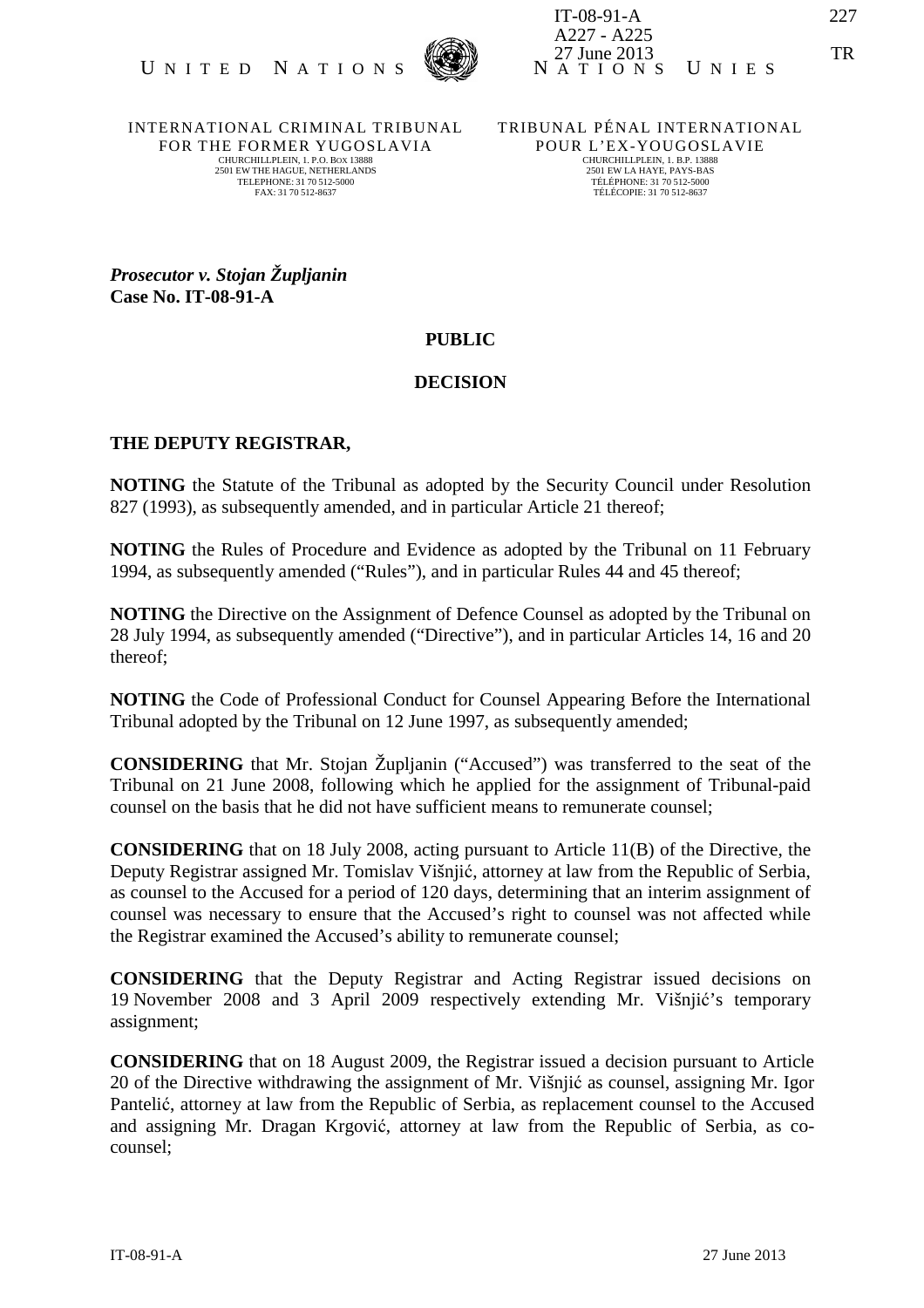**CONSIDERING** that on 22 February 2011, the Deputy Registrar withdrew the assignment of Mr. Pantelić as co-counsel, assigned Mr. Aleksandar Aleksić, attorney at law from the Republic of Serbia, as replacement co-counsel;

**CONSIDERING** that on 2 March 2011 the Deputy Registrar issued a decision in accordance with Article 11(A) of the Directive determining that the Accused was eligible for legal aid in full;

**CONSIDERING** that Judgement in the Accused's case was delivered on 27 March 2013 and Mr. Župljanin was sentenced to a single term of 22 years' imprisonment;

**CONSIDERING** that on 13 May 2013 the Accused filed his Notice of Appeal;

**CONSIDERING** that on 5 June 2013, pursuant to Article 16(C) of the Directive, lead counsel Mr. Krgović requested that the Registrar assign Ms. Tatjana Čmerić, attorney at law from the Republic of Serbia, as his co-counsel during appeal proceedings in the Accused's case;

**CONSIDERING** that Ms. Čmerić is on the Registrar's list of counsel eligible for assignment to indigent suspects and accused envisaged under Rule 45 of the Rules, and has indicated her willingness to be assigned as co-counsel to Mr. Krgović in the Accused's case;

**CONSIDERING** that Ms. Čmerić was assigned as co-counsel in trial proceedings against Mr. Ljubomir Borovčanin (IT-05-88), that Judgement was issued in that case on 10 June 2010 and no Notice of Appeal was filed in relation to Mr. Borovčanin, and that the Registrar is satisfied that the assignment of Ms. Čmerić is in accordance with Article 16(G) of the Directive;

**CONSIDERING** that by correspondence dated 20 June 2013 Mr. Krgović requested that the Registrar withdraw the assignment of Mr. Aleksić as his co-counsel;

**CONSIDERING** that Ms. Čmerić was assigned by the Registrar as a legal consultant to the Defence team of the Accused on 15 April 2013, pursuant to a request by Mr. Krgović in accordance with Article 16(E) of the Directive, and that Mr. Krgović has provided written assurances to the Registrar that Ms. Čmerić is prepared to immediately take over the role of co-counsel in this case;

**NOTING** Article 16(C) of the Directive, which provides that in the interests of justice and at the request of lead counsel, the Registrar may assign a second counsel to assist with the defence of the suspect or accused;

**NOTING** Articles 20(A)(ii) and 20(E) of the Directive, which provide that in the interests of justice, the Registrar may withdraw the assignment of co-counsel at the request of lead counsel and assign replacement counsel;